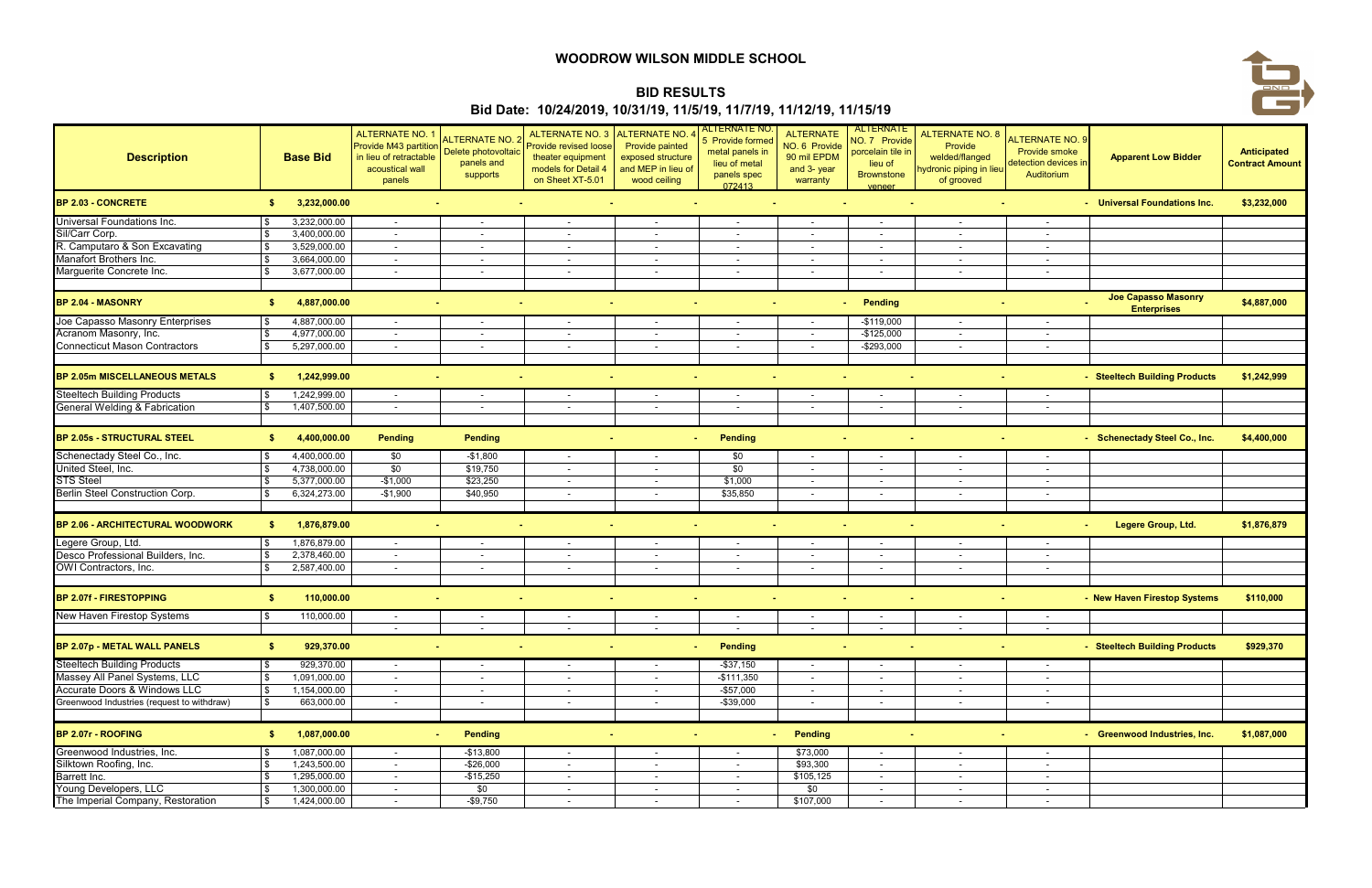| <b>Description</b>                                                          | <b>Base Bid</b>            | <b>ALTERNATE NO. 1</b><br><b>Provide M43 partition</b><br>Delete photovoltaic<br>acoustical wall<br>panels | <b>ALTERNATE NO. 2</b><br>panels and<br>supports | ALTERNATE NO. 3<br><b>Provide revised loose</b><br>theater equipment<br>models for Detail 4<br>on Sheet XT-5.01 | <b>ALTERNATE NO. 4</b><br>Provide painted<br>exposed structure<br>and MEP in lieu of<br>wood ceiling | <u>ALTERNATE NO</u><br>5 Provide formed<br>metal panels in<br>lieu of metal<br>panels spec<br>072413 | <b>ALTERNATE</b><br>NO. 6 Provide<br>90 mil EPDM<br>and 3- year<br>warranty | <b>ALTERNATE</b><br>NO. 7 Provide<br>porcelain tile in<br>lieu of<br><b>Brownstone</b><br>veneer | <b>ALTERNATE NO. 8</b><br>Provide<br>welded/flanged<br>lydronic piping in lieu<br>of grooved | ALTERNATE NO. 9<br><b>Provide smoke</b><br>detection devices in<br>Auditorium | <b>Apparent Low Bidder</b>                                | Anticipated<br><b>Contract Amount</b> |
|-----------------------------------------------------------------------------|----------------------------|------------------------------------------------------------------------------------------------------------|--------------------------------------------------|-----------------------------------------------------------------------------------------------------------------|------------------------------------------------------------------------------------------------------|------------------------------------------------------------------------------------------------------|-----------------------------------------------------------------------------|--------------------------------------------------------------------------------------------------|----------------------------------------------------------------------------------------------|-------------------------------------------------------------------------------|-----------------------------------------------------------|---------------------------------------|
|                                                                             |                            |                                                                                                            |                                                  |                                                                                                                 |                                                                                                      |                                                                                                      |                                                                             |                                                                                                  |                                                                                              |                                                                               | <b>Mackenzie Service</b>                                  |                                       |
| BP 2.07s - SPRAY APPLIED FIREPROOFING                                       | \$341,000.00               |                                                                                                            |                                                  |                                                                                                                 |                                                                                                      |                                                                                                      | $\sim$                                                                      |                                                                                                  |                                                                                              |                                                                               | <b>Corporation</b>                                        | \$341,000                             |
| Mackenzie Service Corporation                                               | \$341,000                  | $\sim$                                                                                                     |                                                  |                                                                                                                 |                                                                                                      |                                                                                                      |                                                                             | $\overline{\phantom{a}}$                                                                         |                                                                                              |                                                                               |                                                           |                                       |
| H. Carr & Sons, Inc.                                                        | \$375,000                  | $\sim$                                                                                                     | $\sim$                                           | $\sim$                                                                                                          | $\sim$                                                                                               | $\overline{\phantom{a}}$                                                                             | $\sim$                                                                      | $\overline{\phantom{a}}$                                                                         | $\sim$                                                                                       | $\overline{\phantom{a}}$                                                      |                                                           |                                       |
| <b>BP 2.08 - ALUMINUM ENTRANCES,</b><br><b>STOREFRONTS AND CURTAINWALL</b>  | 2,884,900.00<br>S.         |                                                                                                            | ×.                                               | $\sim$<br>ж.                                                                                                    | reality of                                                                                           |                                                                                                      |                                                                             |                                                                                                  |                                                                                              |                                                                               | Acorn Glass, Inc.                                         | \$2,884,900                           |
| Acorn Glass, Inc.                                                           | 2,884,900.00               | $\sim$                                                                                                     | $\sim$                                           | $\sim$                                                                                                          | $\sim$                                                                                               | $\sim$                                                                                               | $\overline{\phantom{0}}$                                                    | $\overline{\phantom{a}}$                                                                         | $\sim$                                                                                       | $\sim$                                                                        |                                                           |                                       |
| Cherry Hill Glass Co., Inc.                                                 | 3,285,635.00               | $\sim$                                                                                                     | $\overline{\phantom{a}}$                         |                                                                                                                 |                                                                                                      | $\overline{\phantom{a}}$                                                                             |                                                                             | $\overline{\phantom{a}}$                                                                         | $\sim$                                                                                       | $\overline{\phantom{a}}$                                                      |                                                           |                                       |
| Accurate Door & Window, LLC                                                 | 3,389,000.00               | $\sim$                                                                                                     | $\sim$                                           | $\sim$                                                                                                          | $\sim$                                                                                               | $\sim$                                                                                               | $\overline{a}$                                                              | $\overline{\phantom{a}}$                                                                         | $\sim$                                                                                       | $\sim$                                                                        |                                                           |                                       |
| Massey's Plate & Glass                                                      | 3,407,000.00               |                                                                                                            |                                                  |                                                                                                                 |                                                                                                      |                                                                                                      |                                                                             |                                                                                                  |                                                                                              |                                                                               |                                                           |                                       |
| <b>BP 2.09a - ACOUSTICAL</b>                                                | 1,221,585.00<br>S.         |                                                                                                            |                                                  | $\sim$<br>r and                                                                                                 | <b>Pending</b>                                                                                       |                                                                                                      |                                                                             | . н.                                                                                             |                                                                                              | $\sim$                                                                        | - Central Conn Acoustics, Inc.                            | \$1,221,585                           |
| Central Conn Acoustics, Inc.                                                | \$1,224,000                | $\sim$                                                                                                     | $\sim$                                           | $\sim$                                                                                                          | $-$ \$33,027                                                                                         | $\overline{\phantom{a}}$                                                                             | $\sim$                                                                      | $\overline{\phantom{a}}$                                                                         | $\sim$                                                                                       | $\sim$                                                                        |                                                           |                                       |
| Acoustics, Inc.                                                             | \$1,288,946                | $\sim$                                                                                                     | $\overline{\phantom{a}}$                         |                                                                                                                 | -\$40,621                                                                                            | $\sim$                                                                                               | $\sim$                                                                      | $\overline{\phantom{a}}$                                                                         | $\sim$                                                                                       | $\sim$                                                                        |                                                           |                                       |
| N.T. Oliva, Inc.                                                            | \$1,290,000                | $\sim$                                                                                                     | $\sim$                                           | $\sim$                                                                                                          | $-$28,000$                                                                                           | $\sim$                                                                                               | $\sim$                                                                      | $\sim$                                                                                           | $\sim$                                                                                       | $\sim$                                                                        |                                                           |                                       |
| J&J Acoustic (DAS qualification to be verified)                             | \$1,100,000                | $\sim$                                                                                                     | $\sim$                                           | $\sim$                                                                                                          | $-$16,400$                                                                                           | $\sim$                                                                                               | $\sim$                                                                      | $\overline{\phantom{a}}$                                                                         | $\sim$                                                                                       | $\sim$                                                                        |                                                           |                                       |
| Conn Acoustics, Inc. (not certified SBE)                                    | \$1,221,585                | $\sim$                                                                                                     | $\overline{\phantom{a}}$                         |                                                                                                                 | $-$42,600$                                                                                           | $\overline{\phantom{a}}$                                                                             |                                                                             |                                                                                                  | $\sim$                                                                                       |                                                                               |                                                           |                                       |
| BP 2.09d - DRYWALL                                                          | \$4,852,383                | Pending                                                                                                    |                                                  |                                                                                                                 |                                                                                                      |                                                                                                      |                                                                             |                                                                                                  |                                                                                              |                                                                               | <b>Conn Acoustics, Inc.</b>                               | \$4,852,383                           |
| Conn Acoustics, Inc.                                                        | \$4,852,383                | \$1,500                                                                                                    | $\sim$                                           | $\sim$                                                                                                          | $\sim$                                                                                               | $\sim$                                                                                               | $\sim$                                                                      | $\overline{\phantom{a}}$                                                                         | $\sim$                                                                                       | $\sim$                                                                        |                                                           |                                       |
| H. Carr & Sons, Inc.                                                        | \$4,869,000                | \$0                                                                                                        | $\sim$                                           | $\sim$                                                                                                          | $\sim$                                                                                               | $\sim$                                                                                               | $\sim$                                                                      | $\sim$                                                                                           | $\sim$                                                                                       | $\sim$                                                                        |                                                           |                                       |
| Partitions, Inc.                                                            | \$4,889,000                | \$11,660                                                                                                   | $\sim$                                           | $\sim$                                                                                                          | $\sim$                                                                                               | $\overline{\phantom{a}}$                                                                             | $\overline{a}$                                                              | $\sim$                                                                                           | $\sim$                                                                                       | $\overline{\phantom{a}}$                                                      |                                                           |                                       |
| Professional Drywall Construction Inc.<br>Acoustics, Inc.                   | \$5,205,000<br>\$5,580,000 | \$15,000<br>\$12,632                                                                                       | $\overline{\phantom{a}}$                         | $\sim$                                                                                                          |                                                                                                      | $\sim$                                                                                               | $\sim$                                                                      | $\overline{\phantom{a}}$                                                                         | $\sim$                                                                                       | $\sim$                                                                        |                                                           |                                       |
|                                                                             |                            |                                                                                                            | $\sim$                                           | $\sim$                                                                                                          | $\sim$                                                                                               | $\overline{\phantom{a}}$                                                                             | $\sim$                                                                      | $\overline{\phantom{a}}$                                                                         | $\sim$                                                                                       | $\sim$                                                                        |                                                           |                                       |
| <b>BP 2.09f - FLOORING</b>                                                  | 2,260,000.00<br>S.         |                                                                                                            |                                                  | <b>College</b><br>$\sim$                                                                                        | <b>Contract</b>                                                                                      |                                                                                                      |                                                                             |                                                                                                  |                                                                                              |                                                                               | <b>R&amp;B Ceramic Tile &amp;</b><br><b>Floorcovering</b> | \$2,260,000                           |
| R&B Ceramic Tile & Floorcovering                                            | \$2,260,000                | $\sim$                                                                                                     | $\sim$                                           | $\sim$                                                                                                          | $\sim$                                                                                               | $\sim$                                                                                               | $\sim$                                                                      | $\sim$                                                                                           | $\sim$                                                                                       | $\sim$                                                                        |                                                           |                                       |
| Spectrum Floors, Inc.                                                       | \$2,344,000                | $\sim$                                                                                                     | $\sim$                                           | $\sim$                                                                                                          | $\sim$                                                                                               | $\sim$                                                                                               | $\sim$                                                                      | $\sim$                                                                                           | $\sim$                                                                                       | $\sim$                                                                        |                                                           |                                       |
| BP 2.09p - PAINTING                                                         | 930,000.00<br>\$           | <b>Pending</b>                                                                                             |                                                  | $\sim$                                                                                                          | Pending                                                                                              |                                                                                                      |                                                                             | co.<br>$\sim$                                                                                    |                                                                                              |                                                                               | <b>Professional Painting</b>                              | \$930,000                             |
| <b>Professional Painting</b>                                                | 930,000.00                 | \$1,200                                                                                                    | $\sim$                                           | $\sim$                                                                                                          | \$4,000                                                                                              | $\sim$                                                                                               | $\sim$                                                                      | $\sim$                                                                                           | $\sim$ $-$                                                                                   | $\sim$                                                                        |                                                           |                                       |
| MacKenzie Company                                                           | 963,963.00<br>\$           | \$1,150                                                                                                    | $\sim$                                           | $\sim$                                                                                                          | \$5,500                                                                                              | $\sim$                                                                                               | $\sim$                                                                      | $\overline{\phantom{a}}$                                                                         | $\sim$                                                                                       | $\sim$                                                                        |                                                           |                                       |
|                                                                             |                            |                                                                                                            |                                                  |                                                                                                                 |                                                                                                      |                                                                                                      |                                                                             |                                                                                                  |                                                                                              |                                                                               |                                                           |                                       |
| BP 2.09t - TILING                                                           | 148,750.00<br>\$           |                                                                                                            |                                                  | $\sim$<br>a m                                                                                                   | and in                                                                                               | $\sim$                                                                                               |                                                                             | <b>Pending</b><br>$\sim 100$                                                                     |                                                                                              |                                                                               | <b>Dalene Hardwood Flooring</b><br>Co., Inc               | \$148,750                             |
| Dalene Hardwood Flooring Co., Inc                                           | 148,750.00                 | $\sim$                                                                                                     | $\sim$                                           |                                                                                                                 | $\sim$                                                                                               | $\overline{\phantom{a}}$                                                                             | $\sim$                                                                      | \$44,895                                                                                         | $\sim$                                                                                       | $\sim$                                                                        |                                                           |                                       |
| Joseph Cohn & Son Tile and Terrazzo, LLC                                    | 223,780.00<br><b>S</b>     | $\sim$                                                                                                     | $\overline{\phantom{a}}$                         | $\sim$                                                                                                          | $\sim$                                                                                               | $\sim$                                                                                               | $\sim$                                                                      | \$50,390                                                                                         | $\sim$                                                                                       | $\sim$                                                                        |                                                           |                                       |
| Spectrum Floors, Inc.                                                       | 258,400.00                 | $\sim$                                                                                                     | $\sim$                                           | $\sim$                                                                                                          | $\sim$                                                                                               | $\sim$                                                                                               | $\sim$                                                                      | \$62,300                                                                                         | $\sim$                                                                                       | $\sim$                                                                        |                                                           |                                       |
| <b>Atlantic Masonry Products Corporation</b><br><b>R&amp;B Ceramic Tile</b> | 262,407.00<br>330,000.00   | $\sim$                                                                                                     | $\overline{\phantom{a}}$                         | $\sim$                                                                                                          | $\sim$                                                                                               | $\sim$                                                                                               | $\sim$                                                                      | \$56,317<br>\$73,500                                                                             | $\sim$                                                                                       | $\overline{\phantom{a}}$                                                      |                                                           |                                       |
|                                                                             |                            | $\sim$                                                                                                     | $\overline{\phantom{a}}$                         | $\sim$                                                                                                          | $\sim$                                                                                               | $\sim$                                                                                               | $\sim$                                                                      |                                                                                                  | $\sim$                                                                                       | $\overline{\phantom{a}}$                                                      |                                                           |                                       |

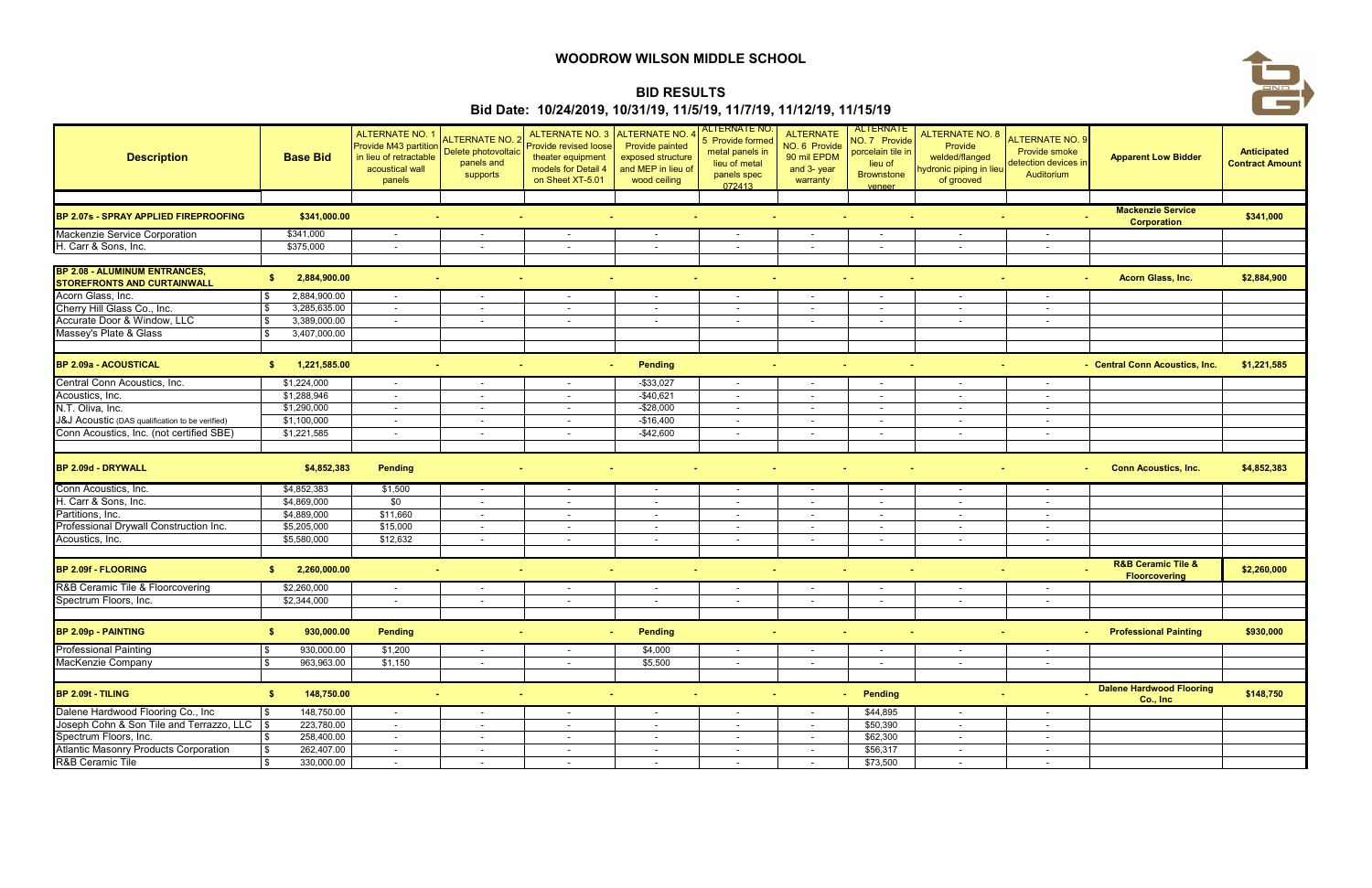| <b>Description</b>                                    | <b>Base Bid</b>    | <b>ALTERNATE NO. 1</b><br>Provide M43 partition<br>in lieu of retractable<br>acoustical wall<br>panels | <b>NLTERNATE NO.</b><br>Delete photovoltaic<br>panels and<br>supports | <b>ALTERNATE NO. 3</b><br>Provide revised loose<br>theater equipment<br>models for Detail 4<br>on Sheet XT-5.01 | ALTERNATE NO.<br><b>Provide painted</b><br>exposed structure<br>and MEP in lieu of<br>wood ceiling | <b>ALTERNATE NO</b><br>5 Provide formed<br>metal panels in<br>lieu of metal<br>panels spec<br>072413 | <b>ALTERNATE</b><br>NO. 6 Provide<br>90 mil EPDM<br>and 3- year<br>warranty | ALTERNATE<br>NO. 7 Provide<br>porcelain tile in<br>lieu of<br><b>Brownstone</b><br>veneer | <b>ALTERNATE NO. 8</b><br>Provide<br>welded/flanged<br>hydronic piping in lieu<br>of grooved | ALTERNATE NO. 9<br>Provide smoke<br>detection devices in<br>Auditorium | <b>Apparent Low Bidder</b>                          | Anticipated<br><b>Contract Amount</b> |
|-------------------------------------------------------|--------------------|--------------------------------------------------------------------------------------------------------|-----------------------------------------------------------------------|-----------------------------------------------------------------------------------------------------------------|----------------------------------------------------------------------------------------------------|------------------------------------------------------------------------------------------------------|-----------------------------------------------------------------------------|-------------------------------------------------------------------------------------------|----------------------------------------------------------------------------------------------|------------------------------------------------------------------------|-----------------------------------------------------|---------------------------------------|
|                                                       | $\sim$             | $\sim$                                                                                                 | $\overline{\phantom{a}}$                                              | $\sim$                                                                                                          | $\sim$                                                                                             | $\overline{\phantom{a}}$                                                                             | $\sim$                                                                      | $\overline{\phantom{a}}$                                                                  | $\overline{\phantom{a}}$                                                                     | $\sim$                                                                 |                                                     |                                       |
| BP 2.09w - FLOORING: WOOD FLOORING                    | 209,989.00<br>-SI  |                                                                                                        |                                                                       |                                                                                                                 |                                                                                                    |                                                                                                      |                                                                             |                                                                                           |                                                                                              |                                                                        | JJ Curran & Son Inc.                                | \$209,989                             |
| JJ Curran & Son Inc.                                  | 209,989.00<br>S.   |                                                                                                        |                                                                       |                                                                                                                 |                                                                                                    |                                                                                                      |                                                                             |                                                                                           |                                                                                              |                                                                        |                                                     |                                       |
| Kenvo Floor Co. Inc.                                  | 230,310.00         | $\sim$                                                                                                 | $\overline{\phantom{a}}$                                              | $\sim$                                                                                                          | $\sim$                                                                                             | $\blacksquare$                                                                                       | $\sim$                                                                      | $\sim$                                                                                    | $\sim$                                                                                       | $\sim$                                                                 |                                                     |                                       |
| R&B Ceramic Tile & Floorcovering                      | 249,500.00         | $\sim$                                                                                                 | $\overline{\phantom{a}}$                                              | $\sim$                                                                                                          | $\sim$                                                                                             | $\overline{\phantom{a}}$                                                                             | $\overline{\phantom{a}}$                                                    | $\overline{\phantom{a}}$                                                                  | $\overline{\phantom{a}}$                                                                     | $\overline{\phantom{a}}$                                               |                                                     |                                       |
| Dalene Hardwood Flooring                              | 249,855.00         | $\sim$                                                                                                 | $\overline{\phantom{a}}$                                              |                                                                                                                 |                                                                                                    |                                                                                                      |                                                                             |                                                                                           | $\sim$                                                                                       | $\overline{\phantom{a}}$                                               |                                                     |                                       |
| BP 2.10g - GENERAL TRADES                             | 3,699,800.00<br>S. | <b>Pending</b>                                                                                         |                                                                       |                                                                                                                 |                                                                                                    | ٠                                                                                                    |                                                                             |                                                                                           |                                                                                              |                                                                        | <b>OWI Contractors, LLC</b>                         | \$3,699,800                           |
| <b>OWI Contractors, LLC</b>                           | 3,699,800.00       | $-$ \$322,000                                                                                          | $\overline{\phantom{a}}$                                              | $\overline{\phantom{a}}$                                                                                        |                                                                                                    | $\overline{\phantom{a}}$                                                                             | $\sim$                                                                      | $\overline{\phantom{a}}$                                                                  | $\sim$                                                                                       | $\sim$                                                                 |                                                     |                                       |
| RFJ Associates LLC, dba Tomlinson Hawley   \$         | 4,227,000.00       | $-$ \$320,000                                                                                          | $\overline{\phantom{a}}$                                              |                                                                                                                 | $\overline{\phantom{0}}$                                                                           | $\overline{\phantom{a}}$                                                                             | $\sim$                                                                      | $\overline{\phantom{a}}$                                                                  | $\overline{\phantom{a}}$                                                                     | $\overline{\phantom{a}}$                                               |                                                     |                                       |
| Epifano Builders Inc.                                 | 4,478,050.00       | $-$ \$340,000                                                                                          | $\overline{\phantom{a}}$                                              |                                                                                                                 | $\sim$                                                                                             | $\overline{\phantom{a}}$                                                                             | $\overline{\phantom{a}}$                                                    | $\overline{\phantom{a}}$                                                                  | $\overline{\phantom{a}}$                                                                     | $\overline{\phantom{a}}$                                               |                                                     |                                       |
| Noble Construction & Management                       | 4,657,000.00       | $-$ \$326,100                                                                                          | $\overline{\phantom{a}}$                                              | $\overline{\phantom{a}}$                                                                                        |                                                                                                    | $\overline{\phantom{a}}$                                                                             | $\overline{\phantom{0}}$                                                    | $\overline{\phantom{a}}$                                                                  | $\overline{\phantom{a}}$                                                                     | $\sim$                                                                 |                                                     |                                       |
| <b>BP 2.10L - LOCKERS</b>                             | 230,000.00<br>-SS  |                                                                                                        |                                                                       |                                                                                                                 |                                                                                                    | $\sim$                                                                                               |                                                                             |                                                                                           |                                                                                              |                                                                        | <b>Construction Specialties of</b><br><b>NE LLC</b> | \$230,000                             |
| <b>Construction Specialties of NE LLC</b>             | 230,000.00         | $\sim$                                                                                                 | $\sim$                                                                | $\overline{\phantom{a}}$                                                                                        | $\sim$                                                                                             | $\overline{\phantom{a}}$                                                                             | $\overline{a}$                                                              | $\sim$                                                                                    | $\sim$                                                                                       | $\sim$                                                                 |                                                     |                                       |
| <b>Kilcourse Specialty Products</b>                   | 282,892.00         |                                                                                                        |                                                                       |                                                                                                                 |                                                                                                    |                                                                                                      |                                                                             |                                                                                           |                                                                                              |                                                                        |                                                     |                                       |
|                                                       |                    |                                                                                                        |                                                                       |                                                                                                                 |                                                                                                    |                                                                                                      |                                                                             |                                                                                           |                                                                                              |                                                                        |                                                     |                                       |
| <b>BP 2.11 - FOOD SERVICE EQUIPMENT</b>               | 477,000.00<br>- \$ |                                                                                                        |                                                                       | $\sim$                                                                                                          | $\sim$                                                                                             |                                                                                                      |                                                                             |                                                                                           |                                                                                              |                                                                        | <b>Todd Devin Food Equipment,</b><br>Inc.           | \$477,000                             |
| Todd Devin Food Equipment, Inc.                       | 477,000.00         | $\sim$                                                                                                 | $\overline{\phantom{a}}$                                              | $\overline{\phantom{a}}$                                                                                        |                                                                                                    | $\overline{\phantom{a}}$                                                                             | $\sim$                                                                      |                                                                                           | $\overline{\phantom{a}}$                                                                     | $\sim$                                                                 |                                                     |                                       |
| Singer Equipment Co.                                  | 492,786.00         | $\sim$                                                                                                 | $\overline{\phantom{a}}$                                              |                                                                                                                 | $\overline{\phantom{0}}$                                                                           | $\overline{\phantom{a}}$                                                                             | $\overline{\phantom{0}}$                                                    | $\overline{\phantom{a}}$                                                                  | $\overline{\phantom{a}}$                                                                     | $\overline{\phantom{a}}$                                               |                                                     |                                       |
| Eleven Four Hundred Inc.                              | 510,000.00         | $\overline{\phantom{a}}$                                                                               | $\overline{\phantom{a}}$                                              |                                                                                                                 | $\overline{\phantom{0}}$                                                                           | $\overline{\phantom{a}}$                                                                             | $\sim$                                                                      | $\overline{\phantom{a}}$                                                                  | $\overline{\phantom{a}}$                                                                     | $\overline{\phantom{a}}$                                               |                                                     |                                       |
| Kittredge Equipment Inc.                              | 572,926.00         | $\sim$                                                                                                 | $\overline{\phantom{a}}$                                              |                                                                                                                 |                                                                                                    | $\overline{\phantom{a}}$                                                                             | $\overline{\phantom{0}}$                                                    | $\overline{\phantom{a}}$                                                                  | $\overline{\phantom{a}}$                                                                     | $\sim$                                                                 |                                                     |                                       |
| Sam Tell & Sons Inc.                                  | 581,500.00         |                                                                                                        |                                                                       |                                                                                                                 |                                                                                                    |                                                                                                      |                                                                             |                                                                                           |                                                                                              |                                                                        |                                                     |                                       |
| Johnson-Lancaster and Associates                      | Non Conforming     |                                                                                                        |                                                                       |                                                                                                                 |                                                                                                    |                                                                                                      |                                                                             |                                                                                           |                                                                                              |                                                                        |                                                     |                                       |
| <b>BP 2.12w - WINDOW TREATEMENTS</b>                  | 138,845.00<br>-SI  |                                                                                                        |                                                                       |                                                                                                                 | $\sim$                                                                                             |                                                                                                      |                                                                             |                                                                                           |                                                                                              |                                                                        | - Kilcourse Specialty Products                      | \$138,845                             |
| <b>Kilcourse Specialty Products</b>                   | 138,845.00         | $\sim$                                                                                                 | $\overline{\phantom{a}}$                                              |                                                                                                                 |                                                                                                    |                                                                                                      | $\sim$                                                                      | $\sim$                                                                                    |                                                                                              | $\sim$                                                                 |                                                     |                                       |
| <b>BP 2.14 - ELEVATORS</b>                            |                    |                                                                                                        |                                                                       |                                                                                                                 |                                                                                                    |                                                                                                      |                                                                             |                                                                                           | $\sim$                                                                                       |                                                                        |                                                     | - See Gen Trades                      |
| No Bids - scope re-assigned to General Trades package |                    | $\sim$                                                                                                 | $\sim$                                                                | $\sim$                                                                                                          | $\sim$                                                                                             | $\sim$                                                                                               | $\sim$                                                                      | $\sim$                                                                                    | $\sim$                                                                                       | $\sim$                                                                 | $\sim$                                              |                                       |
|                                                       |                    |                                                                                                        |                                                                       |                                                                                                                 |                                                                                                    |                                                                                                      |                                                                             |                                                                                           |                                                                                              |                                                                        |                                                     |                                       |
| BP 2.21 - FIRE PROTECTION                             | 1,110,000.00<br>S. |                                                                                                        | $\sim$<br>$\sim$                                                      | $\sim$                                                                                                          | $\sim$                                                                                             |                                                                                                      |                                                                             | $\sim$<br>$\sim$                                                                          | $\sim$                                                                                       |                                                                        | - Wolverine Fire Protection                         | \$1,110,000                           |
| <b>Wolverine Fire Protection</b>                      | 1,110,000.00       | $\sim$                                                                                                 | $\sim$                                                                | $\sim$                                                                                                          | $\sim$                                                                                             | $\sim$                                                                                               | $\sim$                                                                      | $\sim$                                                                                    | $\sim$                                                                                       | $\sim$                                                                 |                                                     |                                       |
| <b>W&amp;M Fire Protection LLC</b>                    | 1,140,000.00       | $\sim$                                                                                                 | $\overline{\phantom{a}}$                                              | $\sim$                                                                                                          | $-$1,000$                                                                                          | $\sim$                                                                                               | $\sim$                                                                      | $\sim$                                                                                    | $\sim$                                                                                       | $\sim$                                                                 |                                                     |                                       |
| M.J. Daly, LLC                                        | 1,384,000.00       | $\sim$                                                                                                 | $\sim$                                                                | $\sim$                                                                                                          | $\sim$                                                                                             | $\sim$                                                                                               | $\sim$                                                                      | $\sim$                                                                                    | $\sim$                                                                                       | $\sim$                                                                 |                                                     |                                       |

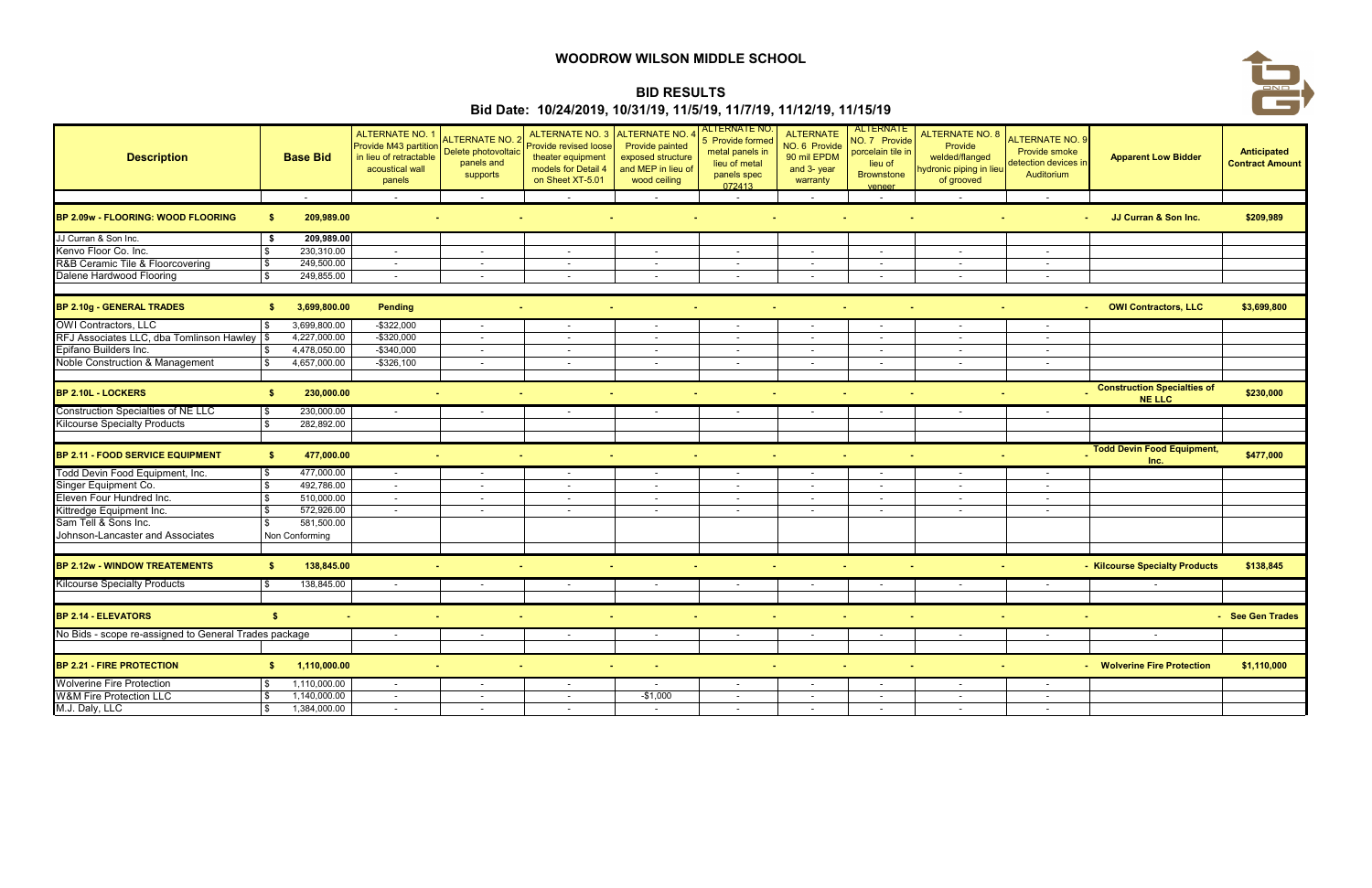| <b>Description</b>                         |     | <b>Base Bid</b>       | <b>ALTERNATE NO. 1</b><br>Provide M43 partition<br>in lieu of retractable<br>acoustical wall<br>panels | <b>ALTERNATE NO. 2</b><br>Delete photovoltaic<br>panels and<br>supports | <b>ALTERNATE NO. 3</b><br>Provide revised loose<br>theater equipment<br>models for Detail 4<br>on Sheet XT-5.01 | <b>ALTERNATE NO.</b><br><b>Provide painted</b><br>exposed structure<br>and MEP in lieu of<br>wood ceiling | <b>ALTERNATE NO.</b><br>5 Provide formed<br>metal panels in<br>lieu of metal<br>panels spec<br>072413 | <b>ALTERNATE</b><br>NO. 6 Provide<br>90 mil EPDM<br>and 3- year<br>warranty | ALTERNATE<br>NO. 7 Provide<br>porcelain tile ir<br>lieu of<br><b>Brownstone</b><br>veneer | <b>ALTERNATE NO. 8</b><br>Provide<br>welded/flanged<br>lydronic piping in lieu<br>of grooved | ALTERNATE NO. 9<br>Provide smoke<br>detection devices in<br>Auditorium | <b>Apparent Low Bidder</b>      | Anticipated<br><b>Contract Amount</b> |
|--------------------------------------------|-----|-----------------------|--------------------------------------------------------------------------------------------------------|-------------------------------------------------------------------------|-----------------------------------------------------------------------------------------------------------------|-----------------------------------------------------------------------------------------------------------|-------------------------------------------------------------------------------------------------------|-----------------------------------------------------------------------------|-------------------------------------------------------------------------------------------|----------------------------------------------------------------------------------------------|------------------------------------------------------------------------|---------------------------------|---------------------------------------|
|                                            |     |                       |                                                                                                        |                                                                         |                                                                                                                 |                                                                                                           |                                                                                                       |                                                                             |                                                                                           |                                                                                              |                                                                        |                                 |                                       |
| BP 2.22 - PLUMBING                         | S.  | 2,112,000.00          |                                                                                                        |                                                                         |                                                                                                                 |                                                                                                           |                                                                                                       |                                                                             |                                                                                           |                                                                                              |                                                                        | - Eastern Energy Services, LLC  | \$2,112,000                           |
| Eastern Energy Services, LLC               |     | 2,112,000.00          | $\sim$                                                                                                 | $\sim$                                                                  | $\sim$                                                                                                          | $\sim$                                                                                                    | $\sim$                                                                                                | $\sim$                                                                      | $\sim$                                                                                    | $\sim$                                                                                       | $\sim$                                                                 |                                 |                                       |
| <b>B-G Mechanical</b>                      |     | 2,300,000.00          | $\overline{a}$                                                                                         | $\overline{\phantom{a}}$                                                | $\sim$                                                                                                          | $\sim$                                                                                                    | $\sim$                                                                                                | $\sim$                                                                      | $\sim$                                                                                    | $\sim$                                                                                       | $\sim$                                                                 |                                 |                                       |
| P&D Mechanical Inc.                        |     | 2,662,542.00          | $\sim$                                                                                                 | $\overline{\phantom{a}}$                                                |                                                                                                                 | $\sim$                                                                                                    | $\sim$                                                                                                | $\sim$                                                                      | $\overline{\phantom{a}}$                                                                  | $\sim$                                                                                       | $\overline{\phantom{a}}$                                               |                                 |                                       |
| Walter D. Sullivan Inc.                    |     | 2,725,000.00          | $\sim$                                                                                                 | $\sim$                                                                  | $\overline{\phantom{a}}$                                                                                        | $\sim$                                                                                                    | $\sim$                                                                                                | $\sim$                                                                      | $\overline{\phantom{a}}$                                                                  | $\sim$                                                                                       | $\sim$                                                                 |                                 |                                       |
| M.J. Daly, LLC                             |     | 3,227,000.00          | $\sim$                                                                                                 | $\overline{\phantom{a}}$                                                | $\sim$                                                                                                          | $\sim$                                                                                                    | $\blacksquare$                                                                                        | $\sim$                                                                      | $\sim$                                                                                    | $\sim$                                                                                       | $\sim$                                                                 |                                 |                                       |
| <b>Enterprise Plumbing &amp; Heating</b>   |     | 3,931,000.00          | $\overline{\phantom{a}}$                                                                               | $\overline{\phantom{a}}$                                                |                                                                                                                 | $\sim$                                                                                                    |                                                                                                       | $\sim$                                                                      | $\sim$                                                                                    | $\sim$                                                                                       | $\sim$                                                                 |                                 |                                       |
|                                            |     |                       |                                                                                                        |                                                                         |                                                                                                                 |                                                                                                           |                                                                                                       |                                                                             |                                                                                           |                                                                                              |                                                                        |                                 |                                       |
| <b>BP 2.23 - HVAC</b>                      | SS. | 10,855,000.00         |                                                                                                        | $\sim$                                                                  |                                                                                                                 | $\sim$<br>. н.                                                                                            | . н.                                                                                                  |                                                                             | $\sim$<br>$\sim$                                                                          | <b>Pending</b>                                                                               |                                                                        | <b>Walter D. Sullivan, Inc.</b> | \$10,855,000                          |
| Walter D. Sullivan, Inc.                   |     | 10,855,000.00         | $\sim$                                                                                                 | $\overline{\phantom{a}}$                                                | $\overline{\phantom{a}}$                                                                                        | $\sim$                                                                                                    | $\sim$                                                                                                | $\sim$                                                                      | $\sim$                                                                                    | \$175,000                                                                                    | $\sim$                                                                 |                                 |                                       |
| P&D Mechanical Inc.                        |     | 11,467,000.00         | $\sim$                                                                                                 | $\overline{\phantom{a}}$                                                |                                                                                                                 | $\sim$                                                                                                    | $\sim$                                                                                                | $\sim$                                                                      | $\overline{\phantom{a}}$                                                                  | \$265,961                                                                                    | $\sim$                                                                 |                                 |                                       |
| M.J. Daly, LLC                             |     | 11,676,000.00         | $\sim$                                                                                                 | $\overline{\phantom{a}}$                                                |                                                                                                                 | $\sim$                                                                                                    | $\sim$                                                                                                | $\sim$                                                                      | $\sim$                                                                                    | \$225,000                                                                                    | $\sim$                                                                 |                                 |                                       |
| <b>B-G Mechanical Contractors Inc.</b>     |     | 11,787,000.00         | $\overline{\phantom{a}}$                                                                               | $\overline{\phantom{a}}$                                                |                                                                                                                 | $\sim$                                                                                                    | $\sim$                                                                                                | $\sim$                                                                      | $\overline{\phantom{a}}$                                                                  | \$134,000                                                                                    | $\sim$                                                                 |                                 |                                       |
| Enterprise Plumbing & Heating              |     | 14,310,000.00         | $\overline{\phantom{a}}$                                                                               | $\overline{\phantom{a}}$                                                |                                                                                                                 | $\sim$                                                                                                    | $\overline{\phantom{a}}$                                                                              | $\overline{\phantom{a}}$                                                    | $\overline{\phantom{a}}$                                                                  | \$378,000                                                                                    | $\overline{\phantom{a}}$                                               |                                 |                                       |
|                                            |     |                       |                                                                                                        |                                                                         |                                                                                                                 |                                                                                                           |                                                                                                       |                                                                             |                                                                                           |                                                                                              |                                                                        |                                 |                                       |
| <b>BP 2.26 - ELECTRICAL</b>                | -S  | 5,669,846.00          |                                                                                                        | <b>Pending</b>                                                          | Pending                                                                                                         | $\sim$                                                                                                    | $\sim$                                                                                                |                                                                             | $\sim$<br>$\sim$                                                                          |                                                                                              | $\sim$                                                                 | <b>Dicin Electric Co.</b>       | \$5,669,846                           |
| Dicin Electric Co.                         |     | 5,669,846.00          |                                                                                                        | $-$463,000$                                                             | $-$5,000$                                                                                                       | ----                                                                                                      |                                                                                                       |                                                                             |                                                                                           |                                                                                              |                                                                        |                                 |                                       |
| <b>Ducci Electrical Contractors</b>        |     | 5,878,000.00          | $\sim$                                                                                                 | $-$ \$385,000                                                           | $-$15,000$                                                                                                      | \$3,500                                                                                                   | $\blacksquare$                                                                                        | $\sim$                                                                      | $\sim$                                                                                    | $\overline{\phantom{a}}$                                                                     | $\overline{\phantom{0}}$                                               |                                 |                                       |
| Custom Electric, Inc.                      |     | 5,889,000.00          | $\overline{\phantom{a}}$                                                                               | $-$356,000$                                                             | $-$40,222$                                                                                                      | ----                                                                                                      |                                                                                                       |                                                                             | $\overline{\phantom{a}}$                                                                  |                                                                                              |                                                                        |                                 |                                       |
|                                            |     |                       |                                                                                                        |                                                                         |                                                                                                                 |                                                                                                           |                                                                                                       |                                                                             |                                                                                           |                                                                                              |                                                                        |                                 |                                       |
| <b>BP 2.27d - TELE/DATA/COMMUNICATIONS</b> |     | N/A - See Combo below |                                                                                                        |                                                                         |                                                                                                                 | $\sim$<br>. н.                                                                                            |                                                                                                       | $\sim$                                                                      | $\sim$                                                                                    |                                                                                              |                                                                        | <b>See Combo below</b>          | <b>See Combo</b>                      |
| Net Services, LLC                          |     | 1,608,000.00          | $\sim$                                                                                                 | $\sim$                                                                  | $\overline{\phantom{a}}$                                                                                        | $\sim$                                                                                                    | $\sim$                                                                                                | $\sim$                                                                      | $\sim$                                                                                    | $\sim$                                                                                       | $\sim$                                                                 |                                 |                                       |
| <b>Collins Electric</b>                    |     | 1,695,700.00          | $\sim$                                                                                                 | $\overline{\phantom{a}}$                                                |                                                                                                                 | $\sim$                                                                                                    | $\overline{\phantom{a}}$                                                                              | $\sim$                                                                      | $\sim$                                                                                    | $\overline{\phantom{a}}$                                                                     |                                                                        |                                 |                                       |
| Consolidated Electric, Inc.                |     | 2,018,947.00          | $\sim$                                                                                                 | $\overline{\phantom{a}}$                                                | $\sim$                                                                                                          | $\sim$                                                                                                    | $\overline{\phantom{a}}$                                                                              | $\sim$                                                                      | $\sim$                                                                                    | $\sim$                                                                                       | $\sim$                                                                 |                                 |                                       |
| <b>Custom Electric</b>                     |     | 2,253,000.00          |                                                                                                        |                                                                         |                                                                                                                 |                                                                                                           |                                                                                                       |                                                                             | $\overline{\phantom{a}}$                                                                  |                                                                                              |                                                                        |                                 |                                       |
| <b>Ducci Electrical Contractors</b>        |     | 2,275,000.00          | $\sim$                                                                                                 | $\sim$                                                                  | $\sim$                                                                                                          | $\sim$                                                                                                    | $\sim$                                                                                                | $\sim$                                                                      | $\sim$                                                                                    | $\sim$                                                                                       | $\sim$                                                                 |                                 |                                       |
| <b>BP 2.28f - FIRE ALARM</b>               |     | N/A - See Combo below |                                                                                                        | ٠                                                                       |                                                                                                                 | $\sim$                                                                                                    | $\sim$                                                                                                |                                                                             | $\sim$                                                                                    |                                                                                              | N/A<br>$\sim$                                                          | <b>See Combo below</b>          | <b>See Combo</b>                      |
| Net Services                               | \$  | 433,000.00            |                                                                                                        |                                                                         |                                                                                                                 |                                                                                                           |                                                                                                       |                                                                             |                                                                                           | $\sim$                                                                                       | \$4,100                                                                |                                 |                                       |
| <b>Anderson Electrical Contractors</b>     |     | 491,000.00            | $\sim$                                                                                                 | $\overline{\phantom{a}}$                                                |                                                                                                                 |                                                                                                           | $\sim$                                                                                                |                                                                             | $\sim$                                                                                    | $\sim$                                                                                       | \$12,000                                                               |                                 |                                       |
| Dicin Electric Co.                         |     | 638,607.00            | $\sim$                                                                                                 | $\sim$                                                                  | $\overline{\phantom{0}}$                                                                                        | $\sim$                                                                                                    | $\sim$                                                                                                | $\sim$                                                                      | $\sim$                                                                                    | $\sim$                                                                                       | \$10,184                                                               |                                 |                                       |
|                                            |     |                       |                                                                                                        |                                                                         |                                                                                                                 |                                                                                                           |                                                                                                       |                                                                             |                                                                                           |                                                                                              |                                                                        |                                 |                                       |
| BP 2.28s - SECURITY                        | -96 | 685,500.00            |                                                                                                        | $\sim$                                                                  | $\sim$                                                                                                          | $\sim$ $-$                                                                                                | $\sim$<br><b>Contract</b>                                                                             |                                                                             | $\sim$<br><b>Contract</b>                                                                 |                                                                                              | $\sim$                                                                 | - Consolidated Electric, Inc.   | \$685,500                             |
| Consolidated Electric, Inc.                |     | 685,500.00            |                                                                                                        |                                                                         |                                                                                                                 |                                                                                                           |                                                                                                       |                                                                             |                                                                                           |                                                                                              |                                                                        |                                 |                                       |
| <b>Net Services</b>                        |     | 732,000.00            |                                                                                                        | $\overline{\phantom{a}}$                                                |                                                                                                                 |                                                                                                           |                                                                                                       | $\sim$                                                                      | $\sim$                                                                                    |                                                                                              | $\sim$                                                                 |                                 |                                       |
| <b>Anderson Electrical Contractors</b>     |     | 810,000.00            |                                                                                                        |                                                                         |                                                                                                                 |                                                                                                           |                                                                                                       |                                                                             |                                                                                           |                                                                                              |                                                                        |                                 |                                       |

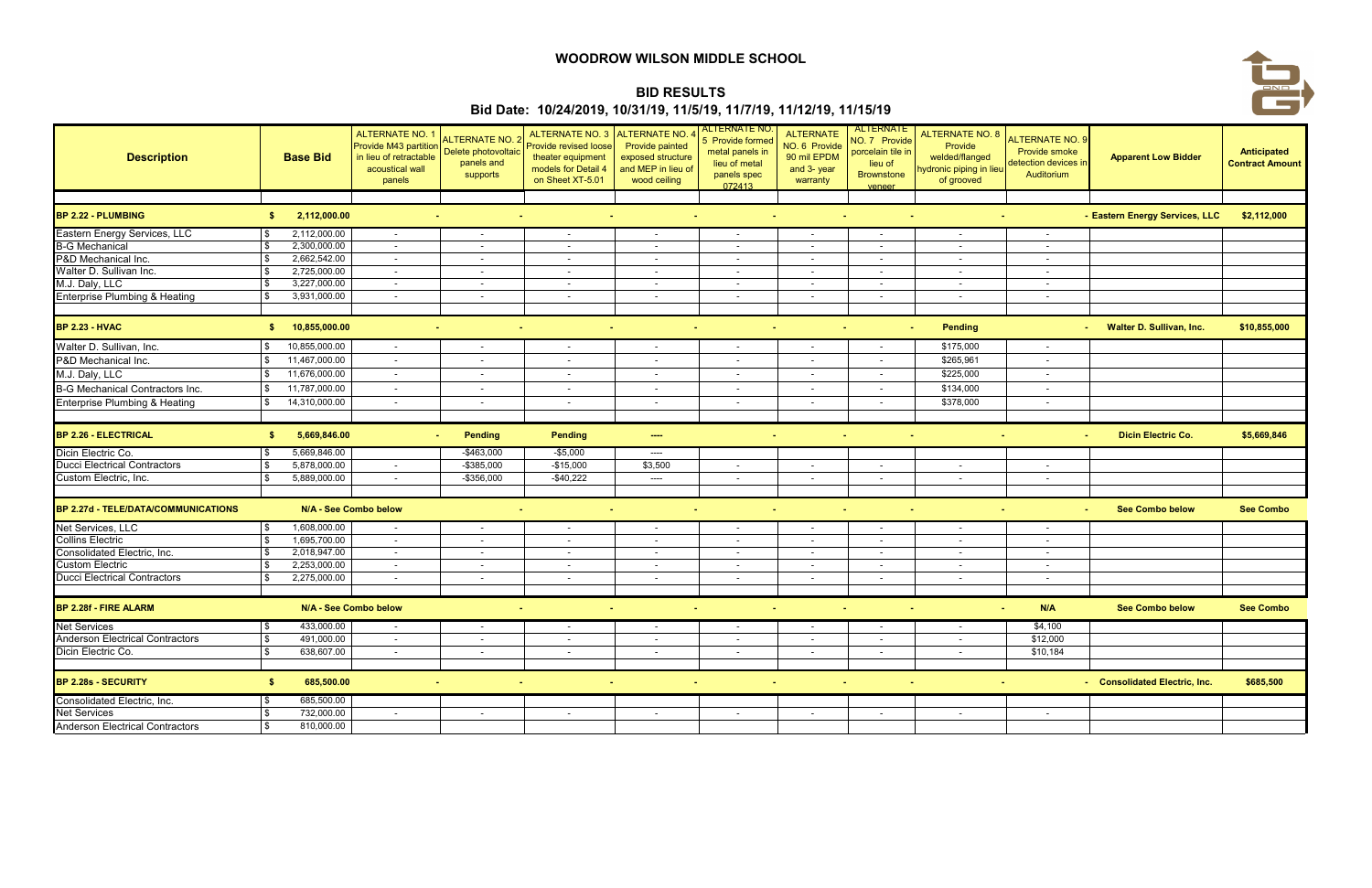# **BID RESULTS**

| <b>BID RESULTS</b><br>Bid Date: 10/24/2019, 10/31/19, 11/5/19, 11/7/19, 11/12/19, 11/15/19                                                                                                                                                                                                                                                                                                                                                                                                                                                                                                                                                                                                                                           |  |                 |                                                                                                               |                                                                         |                                                                                                                                 |                                                                                                                                 |                                                                                                      |                                                                             |                                                                                                  |                                                                                                    |                                                                              |                            | <b>AND</b><br>ا ک                     |  |
|--------------------------------------------------------------------------------------------------------------------------------------------------------------------------------------------------------------------------------------------------------------------------------------------------------------------------------------------------------------------------------------------------------------------------------------------------------------------------------------------------------------------------------------------------------------------------------------------------------------------------------------------------------------------------------------------------------------------------------------|--|-----------------|---------------------------------------------------------------------------------------------------------------|-------------------------------------------------------------------------|---------------------------------------------------------------------------------------------------------------------------------|---------------------------------------------------------------------------------------------------------------------------------|------------------------------------------------------------------------------------------------------|-----------------------------------------------------------------------------|--------------------------------------------------------------------------------------------------|----------------------------------------------------------------------------------------------------|------------------------------------------------------------------------------|----------------------------|---------------------------------------|--|
| <b>Description</b>                                                                                                                                                                                                                                                                                                                                                                                                                                                                                                                                                                                                                                                                                                                   |  | <b>Base Bid</b> | <b>ALTERNATE NO. 1</b><br><b>Provide M43 partition</b><br>in lieu of retractable<br>acoustical wall<br>panels | <b>ALTERNATE NO. 2</b><br>Delete photovoltaic<br>panels and<br>supports | ALTERNATE NO. 3 ALTERNATE NO. 4<br><b>Provide revised loose</b><br>theater equipment<br>models for Detail 4<br>on Sheet XT-5.01 | <b>Provide painted</b><br>exposed structure<br>and MEP in lieu of<br>wood ceiling                                               | <b>ALTERNATE NO</b><br>5 Provide formed<br>metal panels in<br>lieu of metal<br>panels spec<br>072413 | <b>ALTERNATE</b><br>NO. 6 Provide<br>90 mil EPDM<br>and 3- year<br>warranty | <b>ALTERNATE</b><br>NO. 7 Provide<br>porcelain tile in<br>lieu of<br><b>Brownstone</b><br>veneer | <b>ALTERNATE NO. 8</b><br>Provide<br>welded/flanged<br><b>ydronic piping in lieu</b><br>of grooved | <b>ALTERNATE NO. 9</b><br>Provide smoke<br>detection devices i<br>Auditorium | <b>Apparent Low Bidder</b> | Anticipated<br><b>Contract Amount</b> |  |
| <b>BID PACKAGE 2.31 - SITEWORK</b>                                                                                                                                                                                                                                                                                                                                                                                                                                                                                                                                                                                                                                                                                                   |  | 6,194,000.00    |                                                                                                               |                                                                         |                                                                                                                                 |                                                                                                                                 |                                                                                                      |                                                                             |                                                                                                  |                                                                                                    |                                                                              | <b>Mather Corporation</b>  | \$6,194,000                           |  |
| <b>Mather Corporation</b>                                                                                                                                                                                                                                                                                                                                                                                                                                                                                                                                                                                                                                                                                                            |  | 6.194.000.00    | $\sim$                                                                                                        |                                                                         | $\overline{\phantom{a}}$                                                                                                        | $\overline{\phantom{a}}$                                                                                                        | $\overline{\phantom{0}}$                                                                             | $\overline{\phantom{a}}$                                                    | $\sim$                                                                                           | $\sim$                                                                                             | $\overline{\phantom{a}}$                                                     |                            |                                       |  |
| <b>Waters Construction Co.</b>                                                                                                                                                                                                                                                                                                                                                                                                                                                                                                                                                                                                                                                                                                       |  | 6,449,000.00    | $\overline{\phantom{a}}$                                                                                      |                                                                         |                                                                                                                                 |                                                                                                                                 |                                                                                                      |                                                                             |                                                                                                  |                                                                                                    |                                                                              |                            |                                       |  |
| R. Camputaro & Son Excavating                                                                                                                                                                                                                                                                                                                                                                                                                                                                                                                                                                                                                                                                                                        |  | 6,680,000.00    | $\overline{a}$                                                                                                |                                                                         | $\overline{\phantom{0}}$                                                                                                        | $\overline{\phantom{a}}$                                                                                                        |                                                                                                      | $\sim$                                                                      | $\overline{\phantom{0}}$                                                                         | $\sim$                                                                                             | $\overline{\phantom{a}}$                                                     |                            |                                       |  |
| C.J. Fucci, Inc.                                                                                                                                                                                                                                                                                                                                                                                                                                                                                                                                                                                                                                                                                                                     |  | 6,912,000.00    | $\overline{\phantom{a}}$                                                                                      |                                                                         |                                                                                                                                 | $\overline{\phantom{a}}$                                                                                                        |                                                                                                      | $\sim$                                                                      | $\overline{\phantom{0}}$                                                                         |                                                                                                    | $\overline{\phantom{a}}$                                                     |                            |                                       |  |
| <b>Gerber Construction Inc.</b>                                                                                                                                                                                                                                                                                                                                                                                                                                                                                                                                                                                                                                                                                                      |  | 7,080,000.00    | $\sim$                                                                                                        |                                                                         | $\overline{\phantom{0}}$                                                                                                        | $\overline{\phantom{a}}$                                                                                                        |                                                                                                      | $\overline{\phantom{a}}$                                                    | $\sim$                                                                                           | $\overline{\phantom{0}}$                                                                           | $\overline{\phantom{a}}$                                                     |                            |                                       |  |
| Manafort Brothers Inc.                                                                                                                                                                                                                                                                                                                                                                                                                                                                                                                                                                                                                                                                                                               |  | 7,386,000.00    | $\overline{\phantom{a}}$                                                                                      |                                                                         |                                                                                                                                 |                                                                                                                                 |                                                                                                      |                                                                             |                                                                                                  |                                                                                                    | $\overline{\phantom{a}}$                                                     |                            |                                       |  |
| Loureiro Contractors Inc.                                                                                                                                                                                                                                                                                                                                                                                                                                                                                                                                                                                                                                                                                                            |  | 9,084,724.00    | $\overline{\phantom{a}}$                                                                                      |                                                                         |                                                                                                                                 | $\overline{\phantom{a}}$                                                                                                        |                                                                                                      |                                                                             |                                                                                                  | $\sim$                                                                                             | $\overline{\phantom{a}}$                                                     |                            |                                       |  |
| COMB. BID BP 2.27d TEL-DATA/COMM & 2.28f<br><b>FIRE ALARM</b>                                                                                                                                                                                                                                                                                                                                                                                                                                                                                                                                                                                                                                                                        |  | 2,016,000.00    |                                                                                                               |                                                                         |                                                                                                                                 |                                                                                                                                 |                                                                                                      |                                                                             |                                                                                                  |                                                                                                    | <b>Pending</b>                                                               | <b>Net Services, LLC</b>   | \$2,016,000                           |  |
| Net Services, LLC                                                                                                                                                                                                                                                                                                                                                                                                                                                                                                                                                                                                                                                                                                                    |  | 2,016,000.00    |                                                                                                               |                                                                         |                                                                                                                                 |                                                                                                                                 |                                                                                                      |                                                                             |                                                                                                  |                                                                                                    | \$4,100                                                                      |                            |                                       |  |
| ALTERNATE NO. 1 Provide M43 partition in lieu of retractable acoustical wall panels<br>ALTERNATE NO. 2 Delete photovoltaic panels and supports<br>ALTERNATE NO. 3 Provide revised loose theater equipment models for Detail 4 on Sheet XT-5.01<br>$\mathbf{A} \cdot \mathbf{A} = \mathbf{A} \cdot \mathbf{A} \cdot \mathbf{A} \cdot \mathbf{A} \cdot \mathbf{A} \cdot \mathbf{A} \cdot \mathbf{A} \cdot \mathbf{A} \cdot \mathbf{A} \cdot \mathbf{A} \cdot \mathbf{A} \cdot \mathbf{A} \cdot \mathbf{A} \cdot \mathbf{A} \cdot \mathbf{A} \cdot \mathbf{A} \cdot \mathbf{A} \cdot \mathbf{A} \cdot \mathbf{A} \cdot \mathbf{A} \cdot \mathbf{A} \cdot \mathbf{A} \cdot \mathbf{A} \cdot \mathbf{A} \cdot \mathbf{A} \cdot \mathbf{A$ |  |                 |                                                                                                               |                                                                         |                                                                                                                                 | ALTERNATE NO. 6 Provide 90 mil EPDM and 3- year warranty<br>ALTERNATE NO. 7 Provide porcelain tile in lieu of Brownstone veneer |                                                                                                      |                                                                             |                                                                                                  | ALTERNATE NO. 8 Provide welded/flanged hydronic piping in lieu of grooved                          |                                                                              |                            |                                       |  |

an an a

ALTERNATE NO. 4 Provide painted exposed structure and MEP in lieu of wood ceiling ALTERNATE NO. 9 Provide smoke detection devices in Auditorium<br>ALTERNATE NO. 5 Provide formed metal panels in lieu of metal panels